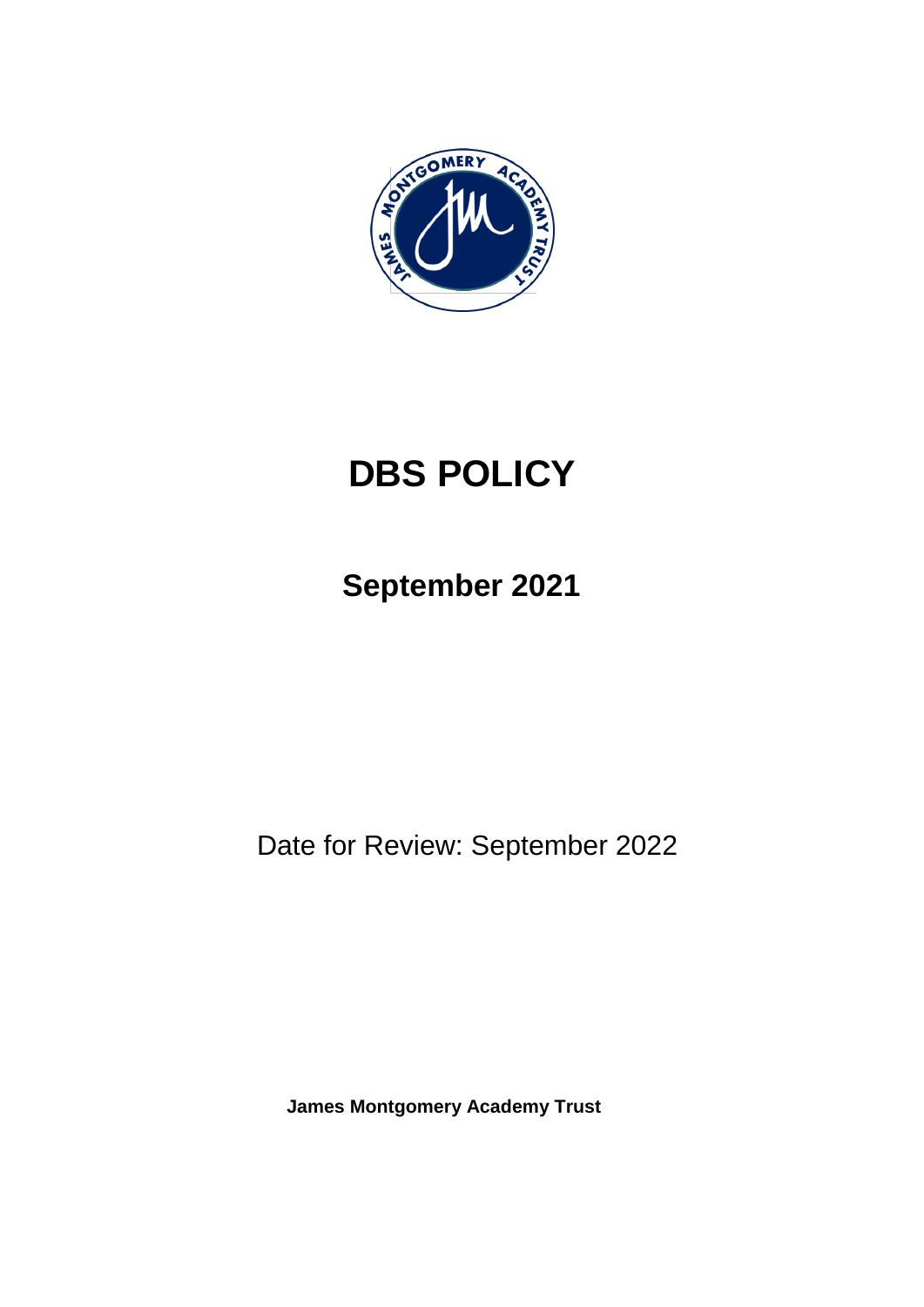#### **Statement of intent**

**The James Montgomery Academy Trust (thereafter referred to as JMAT)** is committed to promoting the welfare of our staff, pupils and visitors. Ensuring the safety of our school community is of paramount importance and, as a result, this policy has been created in order to establish a safe environment where pupils are cared for appropriately and are free from harm.

For certain roles, the school is required to request a Disclosure and Barring Service (DBS) check as part of its recruitment process. This check may also include barred list information held on the DBS barred lists (children and vulnerable adults), as well as any information held by the police which is relevant to the role applied for.

DBS checks allow the school to ascertain an individual's suitability to work with children in an educational environment. This policy will ensure that all staff, pupils and parents/carers are aware of the measures taken by the school to promote the welfare of the school community.

#### **Legal framework**

This policy has due regard to statutory legislation including, but not limited to, the following:

- The Protection of Freedoms Act 2012
- The Rehabilitation of Offenders Act 1974
- The Rehabilitation of Offenders Act 1974 (Exceptions) Order 1975 (as amended in 2015)
- The Police Act 1997
- The Police Act 1997 (Criminal Records) (Registration) Regulations 2006
- The Data Protection Act 2018 (GDPR)
- The Safeguarding Vulnerable Groups Act 2006
- The School Governance (Constitution) (England) Regulations 2012 (as amended in 2016)
- The Education (Independent School Standards) Regulations 2014
- The Equality Act 2010

This policy also has due regard to statutory guidance, including, but not limited to, the following:

- Home Office (2015) 'Revised Code of Practice for Disclosure and Barring Service Registered Persons'
- DfE (2021) 'Keeping children safe in education'

#### **Roles and responsibilities**

The **Headteacher** is responsible for:

- Ensuring that they are aware of any posts in the school that are subject to a DBS check.
- Maintaining an up-to-date single central record.
- Ensuring that any job descriptions and person specifications for any posts within the school indicate whether an individual will require a DBS check, as well as what level of check is required.
- Taking reasonable steps to make sure that any individual who is not an employee, but who is covering an existing post or other work within the school, holds the appropriate level of DBS check.
- Ensuring that all members of staff hold current, acceptable DBS checks according to the appropriate level required, and that upcoming renewals are applied for prior to the renewal date.
- Ensuring that new employees are aware of the update service and encouraging them to subscribe to this.
- Making decisions in regards to disclosure information concerning existing and prospective employees.
- Ensuring that any disclosure containing convictions for an existing or prospective employee is discussed with the JMAT before deciding on their suitability for employment.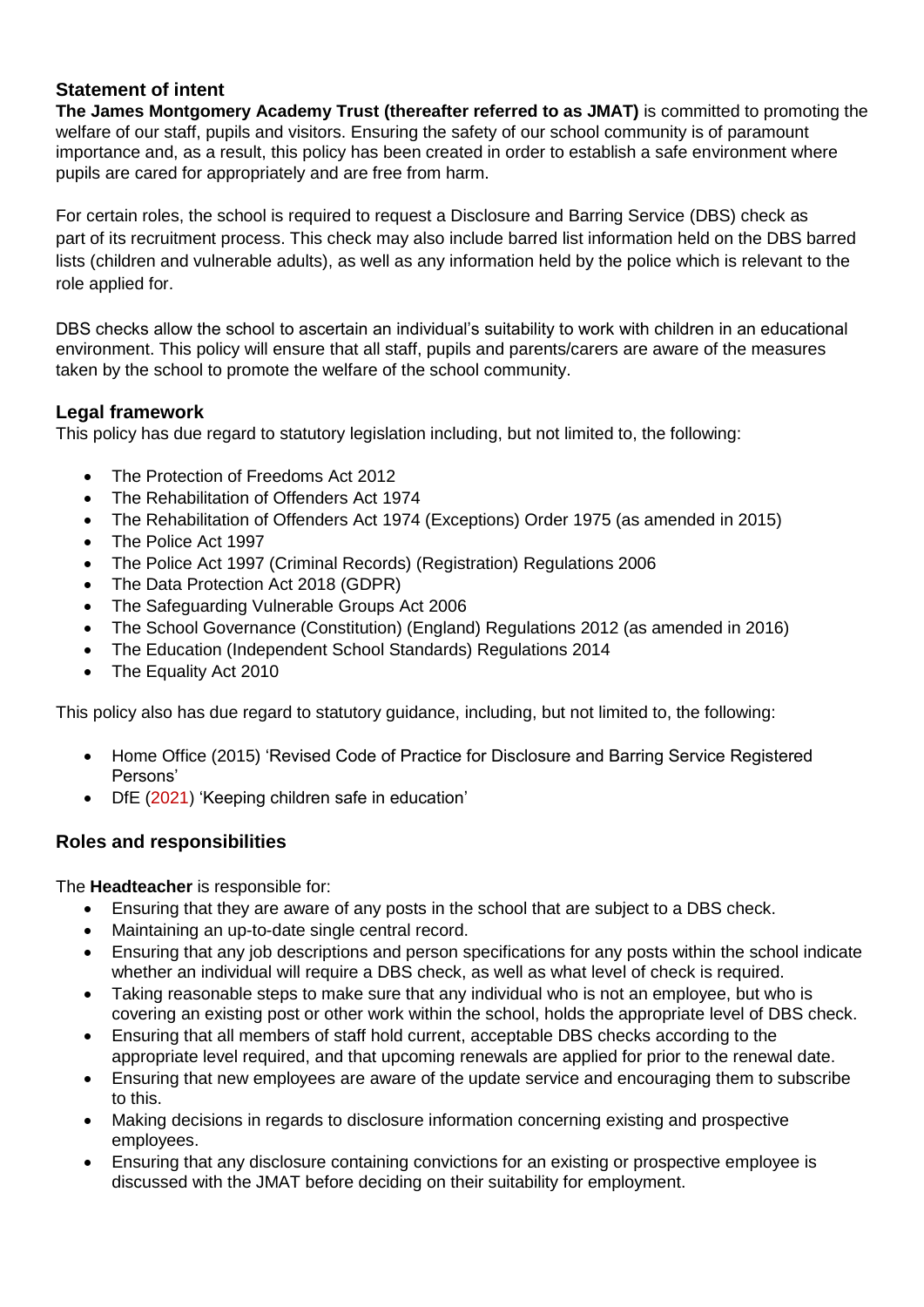- Ensuring that current and prospective employees do not commence or continue their practice without a satisfactory DBS check and an appropriate risk assessment on their suitability to work with children.
- Ensuring that this DBS Policy and the Staff Code of Conduct is adhered to at all times.
- Ensuring that the identity of any existing or prospective employee is confirmed and verified beyond doubt before commencing or continuing employment
- Informing the JMAT of any decisions made regarding disclosure information.

**Please note: administrative staff who check the DBS must ensure they check all pages of the document.**

#### **Regulated activity**

#### **For the purpose of this policy, engaging in "regulated activity" involves any individual who:**

- Will be responsible for teaching, training, instructing, caring for or supervising children at the school.
- Will carry out paid or unsupervised, unpaid work regularly at the school, and where that work provides an opportunity for contact with children.
- Engages in intimate or personal care or overnight activity, even if this happens only once.

Regulated activity is described as being "regular" if it is carried out by the same person and is conducted:

- Once a week or more often.
- On four or more days in a 30 day period.
- Overnight (between 2am-6am).

#### **DBS procedures for staff**

- All those in regulated activity, as defined above, are required to obtain an enhanced DBS check with barred lists information.
- Staff in management roles are required to obtain an additional check to ensure they are not prohibited under section 128 provisions.
- Only members of staff who have the opportunity for regular contact with children, but who would not be engaging in regulated activity, are required to obtain an enhanced DBS certificate that does not include a barred list check.
- In accordance with the School Governance (Constitution and Federations) (England) (Amendment) Regulations 2016, all governors at the school are required to obtain an enhanced DBS check (this does not include a barred list check).
- The school will carry out all "relevant checks", including an enhanced DBS certificate with barred list check, for existing staff where:
	- o There are concerns about a staff member's suitability to work with children.
	- $\circ$  A person moves from a post that was not regulated activity into work that is regulated activity.

The school will not obtain enhanced DBS checks for appointees from another school, who**, in the previous 12 months,** have worked within the JMAT.

When employing agency staff from a third-party organisation, the school will obtain written notification that the organisation has carried out the relevant checks, including a barred lists check, prior to their appointment where necessary.

Any contractors who have the opportunity for regular contact with children, but who would not be in regulated activity, will be required to obtain an enhanced DBS check.

The school will check that the individual presenting themselves for work is the same person for whom the checks have been made when employing any member of staff.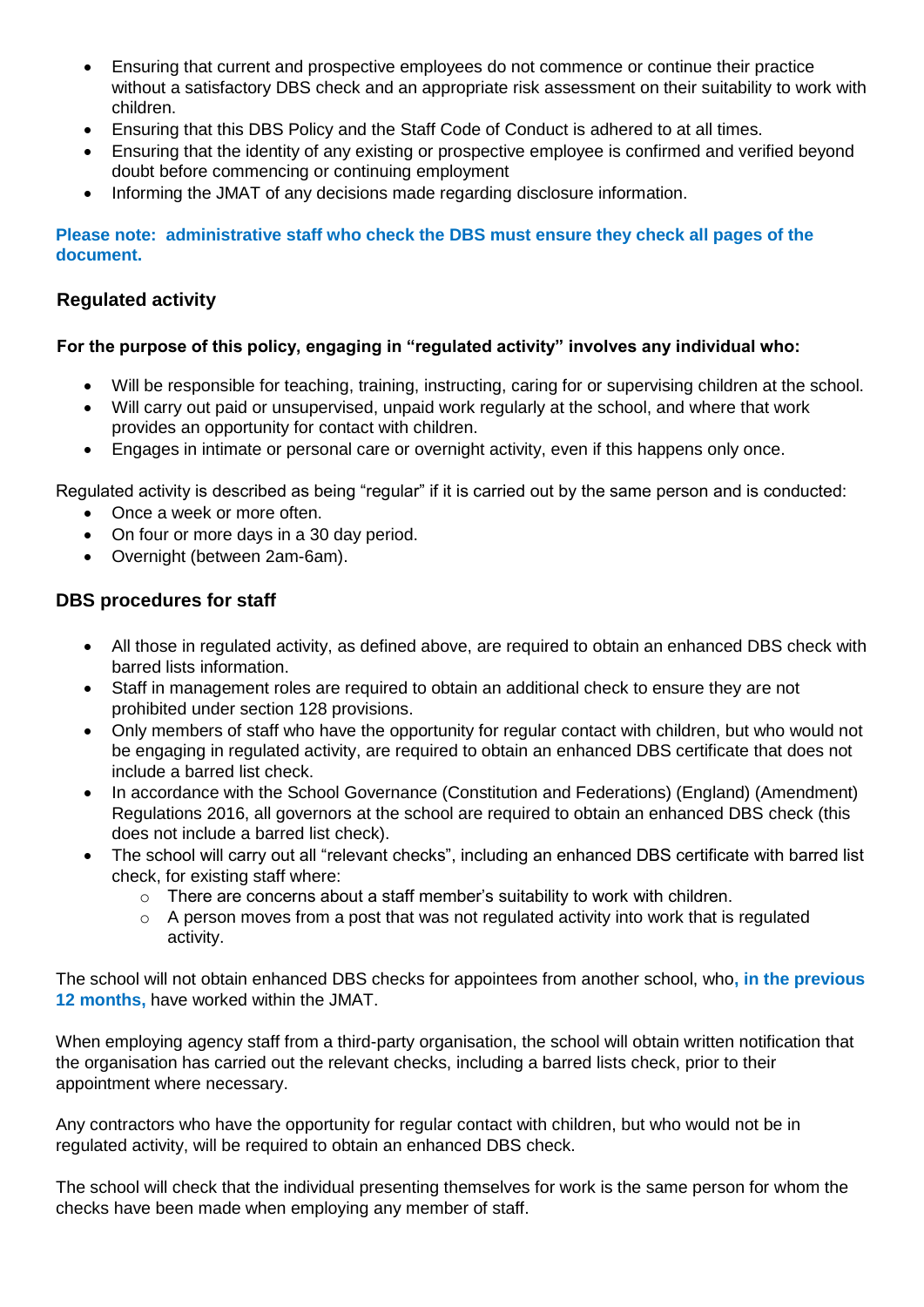The school will only check the status of any DBS certificates if this is legally required for a new role or a change in roles. The individual's consent will be gained before the DBS certificate status is checked.

#### **Barred list checks**

KCSIE 2021 has added to the guidance explaining when separate barred list checks should be carried out. These checks **must only** be carried out:

- for newly appointed staff who are engaging in regulated activity, pending the receipt of an Enhanced certificate with barred list information from the Disclosure and Barring Service (DBS)
- where a person has worked in a school or college in a role that brought them into regular contact with children and young people, and this role ended not more than three months prior to their new appointment

#### **Updating DBS for existing staff**

It may be necessary at times to update the records of existing employees. Existing employees who are found to have criminal records will not be dismissed as a matter of course. Each case will be considered on its merits through a discussion with the Headteacher, and an assessment of risk if necessary.

#### **DBS procedures for contractors, supply and agency staff**

All contractors, supply and agency staff entering school for the first time will be asked by reception staff to show photo identification – this may take the following forms:

- Driving licence
- Passport

Contractors and supply staff will also be expected to have a current enhanced DBS check, and supply reception staff with the DBS number.

However professionals from outside agencies, such as social care and health, will not be expected to produce their DBS when visiting school premises, as long as they produce the appropriate ID.

#### **DBS procedures for visitors and volunteers**

- The Headteacher will use their professional judgement when deciding whether visitors and volunteers (including parents) will need to be escorted or supervised.
- An enhanced DBS check with barred lists information (both child and adult barred lists) will be obtained for volunteers (including parents) who will work regularly with children.
- Under no circumstances will a visitor or volunteer in respect of whom no DBS checks have been obtained, be left unsupervised or allowed to work in regulated activity.
- The school will undertake a risk assessment **(see Appendix 2)** for all supervised volunteers to decide whether an enhanced DBS check is required, with consideration for:
	- The nature and regularity of the volunteer's work with children.
	- What the school knows about the volunteer.
	- Whether the volunteer has referees who can advise on his or her suitability.
	- Whether the role is eligible for an enhanced DBS check.
- If the school has any concerns regarding a volunteer that may pose a risk to pupils, and as result the volunteer is removed from the school, a referral will be made to the DBS by the Headteacher
- The school will not conduct any DBS checks for any volunteers who are under the age of 16.
- When allowing any visitors or volunteers to work at the school, the Headteacher will check that the individual presenting themselves for work is the same person for whom the checks have been made. These checks will include photo identification such as driving licence, passport or other certified identification.

#### **Disclosures containing criminal information**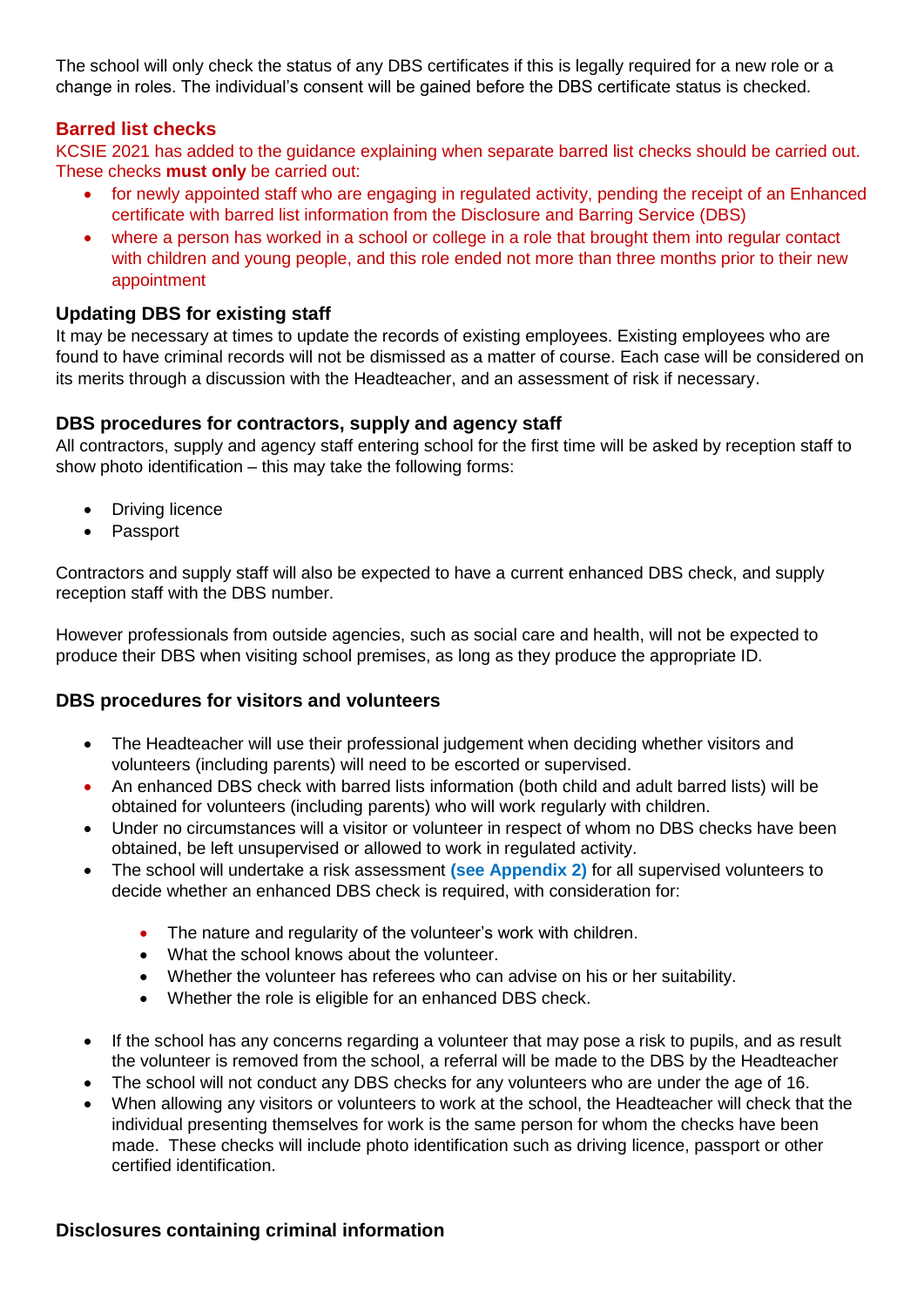A DBS check is considered to contain criminal information if it includes details of the following:

- A police record of convictions, cautions, reprimands and final warnings
- DBS Barred Lists
- Any other relevant criminal information obtained by the police

The individual will be required to attend a meeting with the Headteacher to confirm that the convictions are theirs. If the individual denies that the convictions relate to them, the Headteacher will contact the DBS to carry out an investigation.

If it is established by the DBS that the convictions do concern the individual, the Headteacher will explore the circumstances surrounding these and their suitability to work with children, in the one or more of the following ways:

- Disclosure interview with individual
- Completion of a disclosure interview form
- Risk assessment **(see Appendix 1)** if necessary
- Discuss the disclosed information with the governing body if necessary and agree a course of action regarding any prospective or existing employee.

For prospective employees, all posts will remain pending whilst meetings and investigations take place.

For current employees, the Headteacher will consider whether adjustments will need to be made whilst meetings and investigations take place, including:

- Whether the employee can continue their practice.
- Whether closer supervision is required of the employee.
- Whether the employee should be temporarily transferred to other duties.
- Whether the employee should be dealt with in accordance with the Staff Disciplinary Policy and suspended with entitlement to full pay.

An exception to the above is if the Headteacher was already aware of the employee's convictions and had previously decided they were still suitable for their appointment, or, if it is revealed that the convictions do not relate to the individual concerned.

#### **Making a decision**

The Headteacher will consider the magnitude of any DBS disclosures.

Major disclosures will result in the prospective employee being automatically unsuitable for the role. These include where the adult is named on the following lists:

- Children's Barred List (all staff)
- Adults' Barred List (all staff)

Serious disclosures which involve criminal activity, but do not pose a risk to pupils, will be discussed with the Headteacher prior to the prospective employee being accepted for the role.

The Headteacher will endeavour to ascertain the relevant facts from the individual and decide upon a conclusion. Following this, the prospective employee will receive a rejection or acceptance letter.

When deciding to accept or reject a prospective employee, the school will consider the following information:

- The relevance of the disclosure in relation to the position applied for
- The nature of the offence or other matters revealed
- The length of time since the offence or other matters occurred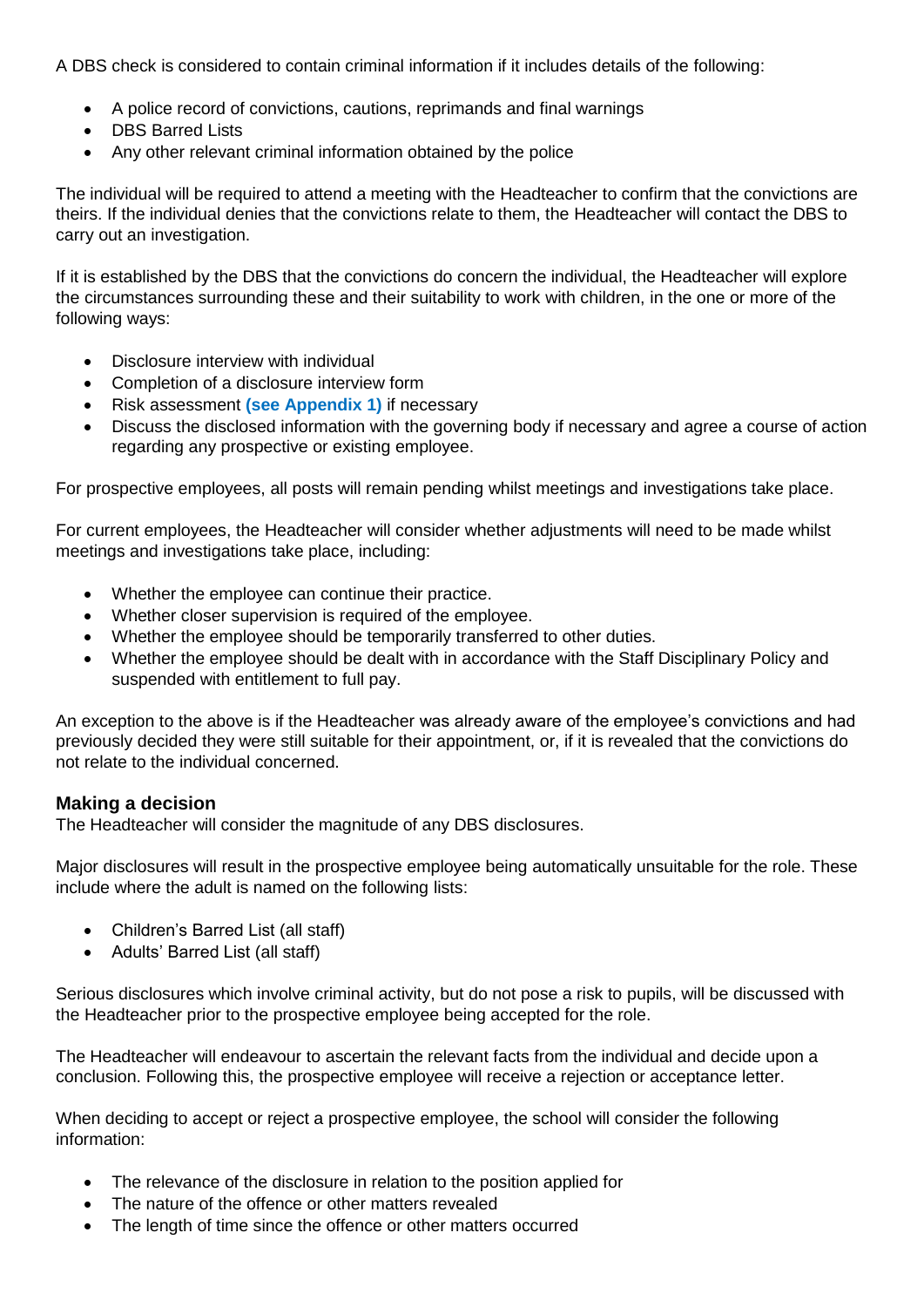- Whether there is a pattern of offending behaviour
- Whether the candidate's circumstances have changed since the offending behaviour or other matters occurred
- Any extenuating circumstances surrounding the offence and explanations offered

A risk assessment **(Appendix 1)** will be conducted by the headteacher following a positive disclosure, before deciding on the applicant's suitability.

A record of all recruitment decisions following positive DBS disclosures will be kept by the school business manager.

Depending on the circumstances of each case, the chair of the governing body may be asked to countersign the form recording the decision.

#### **Overseas applicants**

A candidate from overseas will be checked in the same way as other candidates in line with the procedures outlined in this policy.

The DBS cannot obtain police records from overseas; however, a check will be conducted to establish whether the individual has disclosed any criminal convictions during their time in the UK.

As the DBS cannot provide details of police records for overseas applications, the school is aware that the DBS information may not provide a complete picture of an applicant's criminal record.

In relation to the above, the school will conduct additional recruitment checks such as obtaining a certificate of good conduct from relevant embassies or the police.

The school will be extra vigilant when considering an applicant from overseas and will obtain additional references to ensure their suitability for the role.

#### **KCSIE January 2021 update (post-Brexit) - Individuals who have lived and/or worked outside the UK**

From 1 January 2021 the TRA Teacher Services will no longer maintain a list of those teachers sanctioned in EEA member states. If applicable, schools must make further checks on a teacher's past conduct which could include the following:

- Criminal records checks for overseas applicants
- If the applicant has applied for a teaching position, a letter of professional standing from the professional regulating body of the country where the applicant has worked.

#### **Recruitment of ex-offenders**

Due to recent changes in the filtering rules for DBS (effective from 28 November 2020), information that an applicant is legally obliged to disclose under the self-disclosure scheme may not necessarily appear on their DBS certificate.

Youth (under 18) reprimands, youth warnings, or youth cautions will no longer be disclosed.

Automatic disclosure of all convictions where an individual has more than one conviction will no longer apply. Instead, each individual conviction will be assessed against the appropriate rules.

On application, short-listed candidates are signposted to seek further advice regarding the disclosure of criminal convictions. Candidates will only be asked to provide details of convictions and cautions that the school is legally entitled to consider when recruiting candidates.

Post-recruitment a candidate's application form should be referred to in conjunction with the DBS form.

The school is aware of its responsibility under the Police Act 1997 not to discriminate applicants on the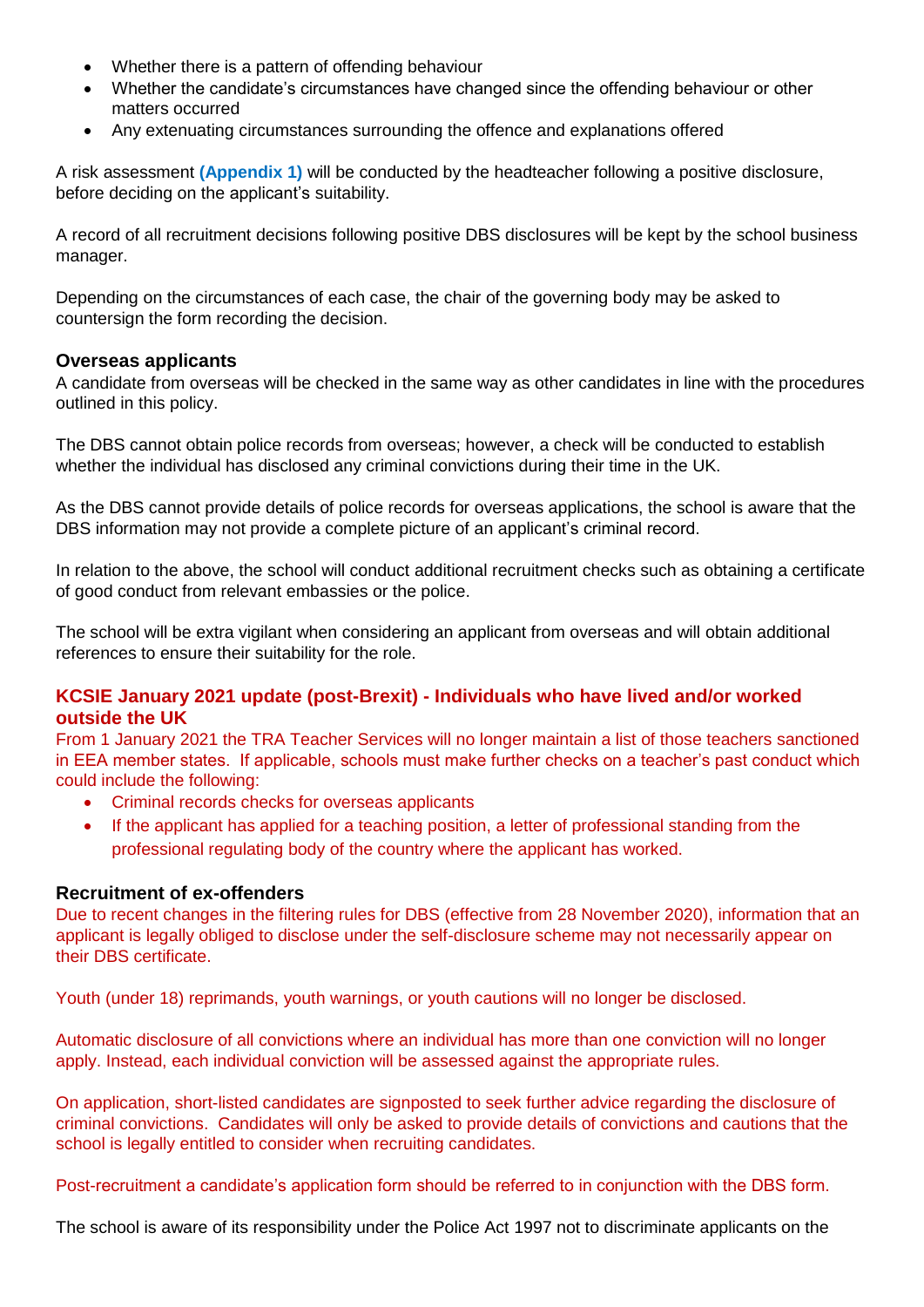basis of their criminal record.

The school selects all candidates for interview based on their skills, qualifications and experience.

All job application forms, job adverts and recruitment briefs that require a DBS check, will outline that an application for a DBS certificate will be submitted for all candidates once they have been offered the position.

During the recruitment process, the school will ensure that a discussion takes place to evaluate any offences or other matters relevant to the position.

Candidates will be informed that failure to reveal any information which is directly related to the post could result in withdrawal of an offer of employment.

Any DBS certificates that reveal criminal information will be discussed with the individual, and their eligibility for the position will be reviewed in accordance with this policy.

#### **Data handling**

As DBS certificates are covered by the Data Protection Act 1998 & 2018, DBS information will be stored in accordance with the school's Data Protection Policy, and will be stored in a securely locked and nonportable cabinet which is located in the school office.

DBS certificate information will only be used for the specific purpose for which it was requested and for which the individual's full consent has been given.

The school will not keep DBS certificates for any longer than is necessary once a recruitment decision has been made – usually, for no longer than **six** months to allow for the consideration and resolution of any disputes or complaints.

In exceptional circumstances, the school may decide to retain DBS certificates for longer than **six** months. In such cases, the school will consult the DBS and will have due regard to the data protection and human rights of the individual concerned.

DBS certificates will be returned to the employees or, in other circumstances, be disposed of securely such as by shredding, pulping or burning.

Although the school will not keep any copy of the certificate, a record will be kept of the following:

- The date of issue of the certificate
- The name of the subject
- The type of certificate requested
- The position for which it applied to
- The unique reference number
- The details of the final recruitment decision

#### **Monitoring, Evaluation and Policy review**

The policy will be promoted and implemented throughout the JMAT schools.

This policy will be assessed for its implementation and effectiveness **annually** by the **DSL**.

The scheduled review date for this policy is **September 2022.**

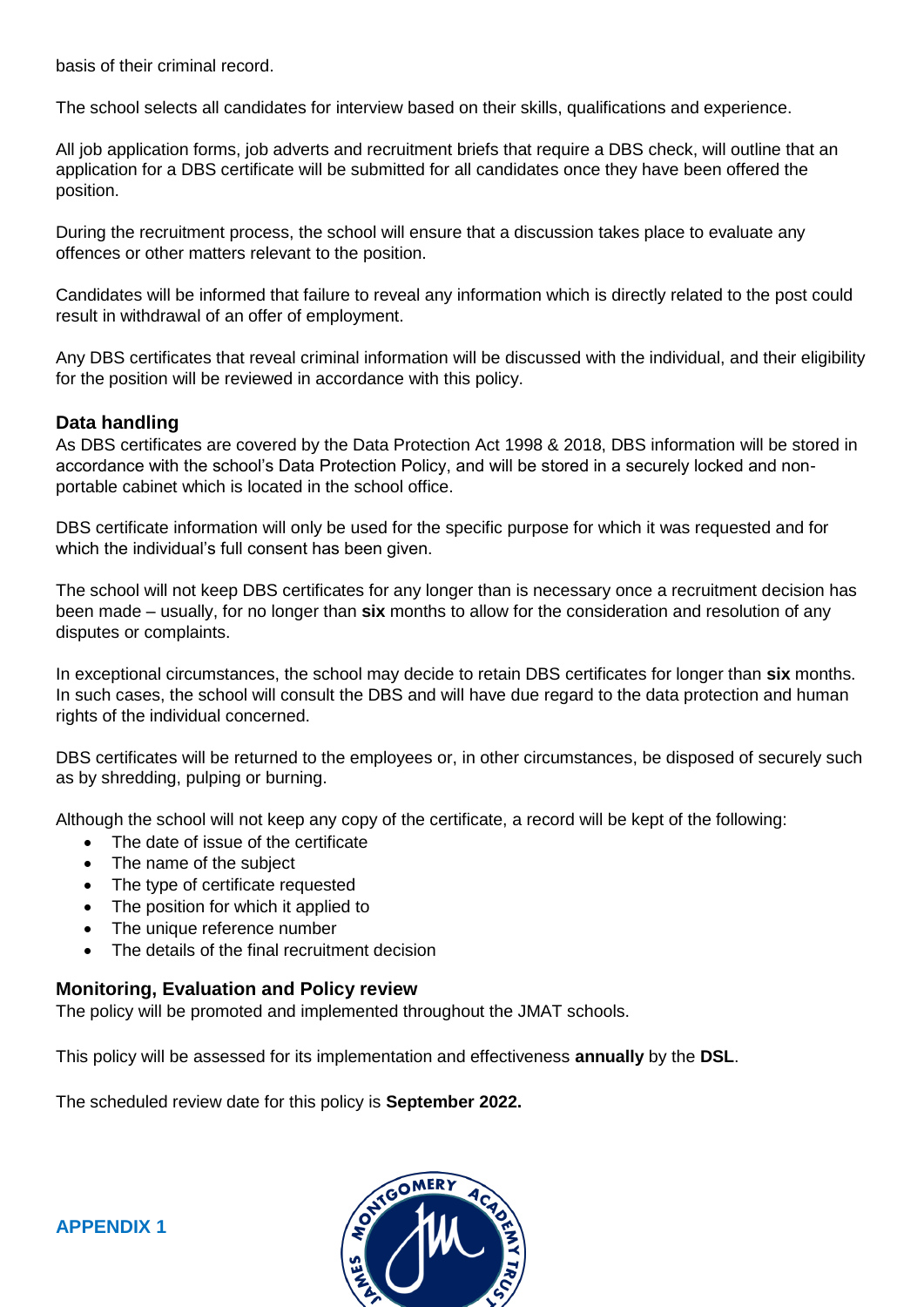## **DISCLOSURE OF CRIMINAL RECORDS FROM DBS**

RECORD OF DISCUSSION AND RISK ASSESSMENT

| Name of school                              |  |
|---------------------------------------------|--|
| Name of person completing risk assessment / |  |

| <b>Employee personal details</b>                         |
|----------------------------------------------------------|
| Mr $\Box$ Mrs $\Box$ Miss $\Box$ Ms $\Box$ Other: $\Box$ |
| <b>Full name:</b>                                        |
| Position held/applied for:                               |
|                                                          |

**Date of risk assessment:** 

**Please note -** the information obtained from this risk assessment process will form the main basis for deciding whether proposed employment continues/is granted; therefore, it is in the best interests of all parties (both the applicant and manager/headteacher) that the risk assessment form is completed in full and that a full account is given of any matters which have been disclosed.

| <b>Question</b>                                                                                                           | <b>Applicable</b>                                                 | <b>Comments</b> |
|---------------------------------------------------------------------------------------------------------------------------|-------------------------------------------------------------------|-----------------|
| Did the applicant<br>declare the matters on<br>the DBS disclosure<br>application form and/or<br>the application form?     | $Yes \mid No \mid$                                                |                 |
| Does the individual<br>agree that the<br>information detailed on<br>the DBS certificate is<br>correct?                    | $Yes \mid No \mid$                                                |                 |
| Has the individual<br>expressed regret at their<br>actions? Would they do<br>anything differently<br>now?                 | $Yes \Box No \Box$<br>Not applicable $\Box$                       |                 |
| Have the individual's<br>circumstances changed<br>since the conviction,<br>e.g. location, friends,<br>partner, education? | $Yes \nightharpoonup No \nightharpoonup$<br>Not applicable $\Box$ |                 |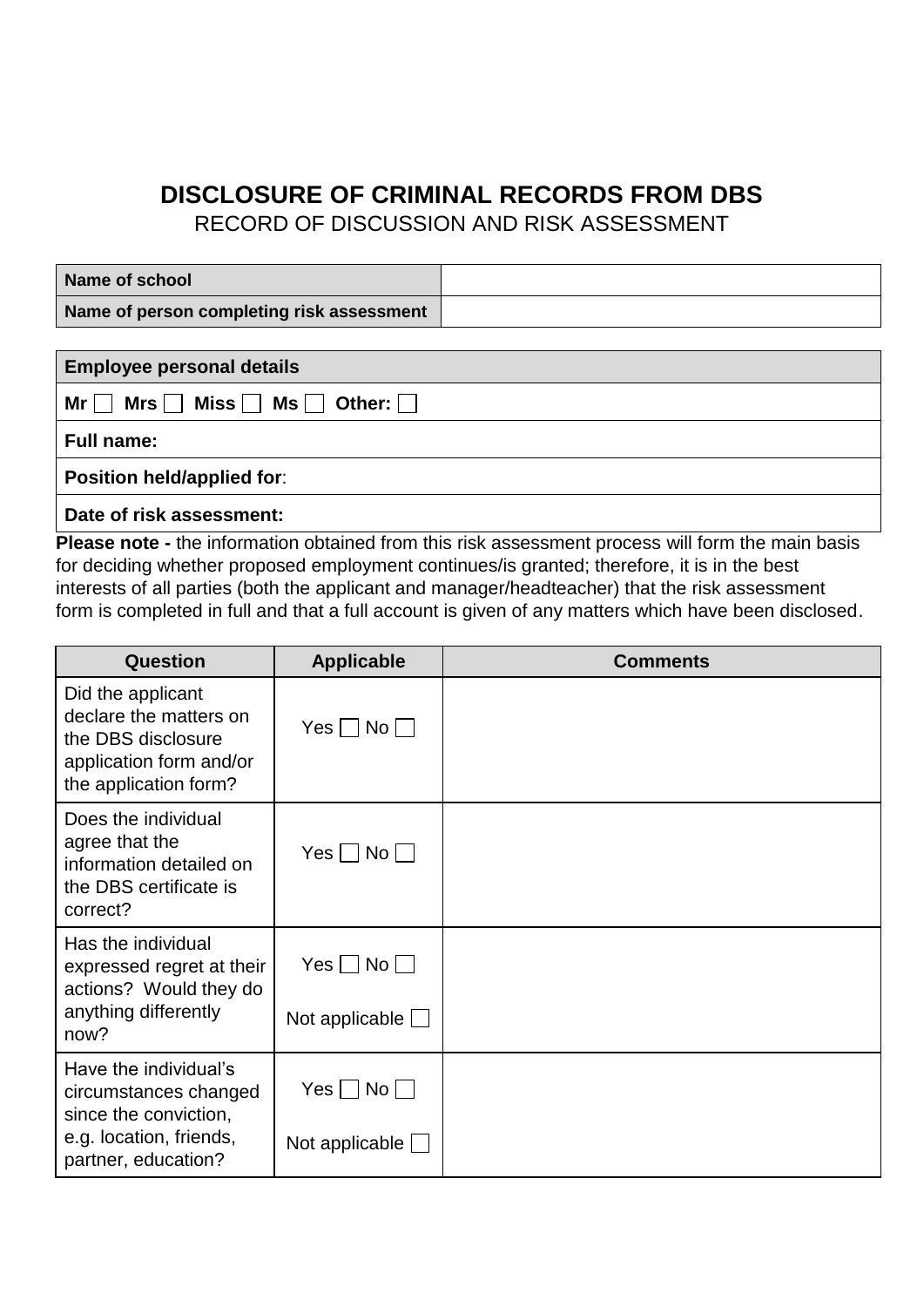| Are/Were there any<br>mitigating                                                                      | $Yes \Box No \Box$       |  |
|-------------------------------------------------------------------------------------------------------|--------------------------|--|
| circumstances, e.g.<br>peer pressure, financial<br>need or lack of<br>judgement?                      | Not applicable $\lfloor$ |  |
| Do the matter(s)<br>disclosed form any<br>pattern, e.g. is there a                                    | $Yes \Box No \Box$       |  |
| cycle or history,<br>reoccurrence, repeat<br>offences?                                                | Not applicable $\Box$    |  |
| What is the nature of<br>the contact the<br>individual has with<br>children and vulnerable<br>adults? |                          |  |
| Can any safeguards be<br>implemented to<br>reduce/remove any risk,                                    | $Yes \Box No \Box$       |  |
| e.g. no unsupervised<br>contact?                                                                      | Not applicable $\Box$    |  |
| Will the nature of the<br>post present any                                                            | $Yes \Box No \Box$       |  |
| realistic opportunities for<br>re-offending?                                                          | Not applicable $\lfloor$ |  |

#### **Declaration by applicant and any additional comments in support of their employment**

I understand that any offer of employment (paid or voluntary) will be subject to the information I have supplied and that this is complete and correct. False information, or a failure to supply the details required, could make an offer of employment invalid or lead to termination of employment.

| Signature of applicant:                   | Date: |
|-------------------------------------------|-------|
| Additional comments from the Headteacher: |       |
|                                           |       |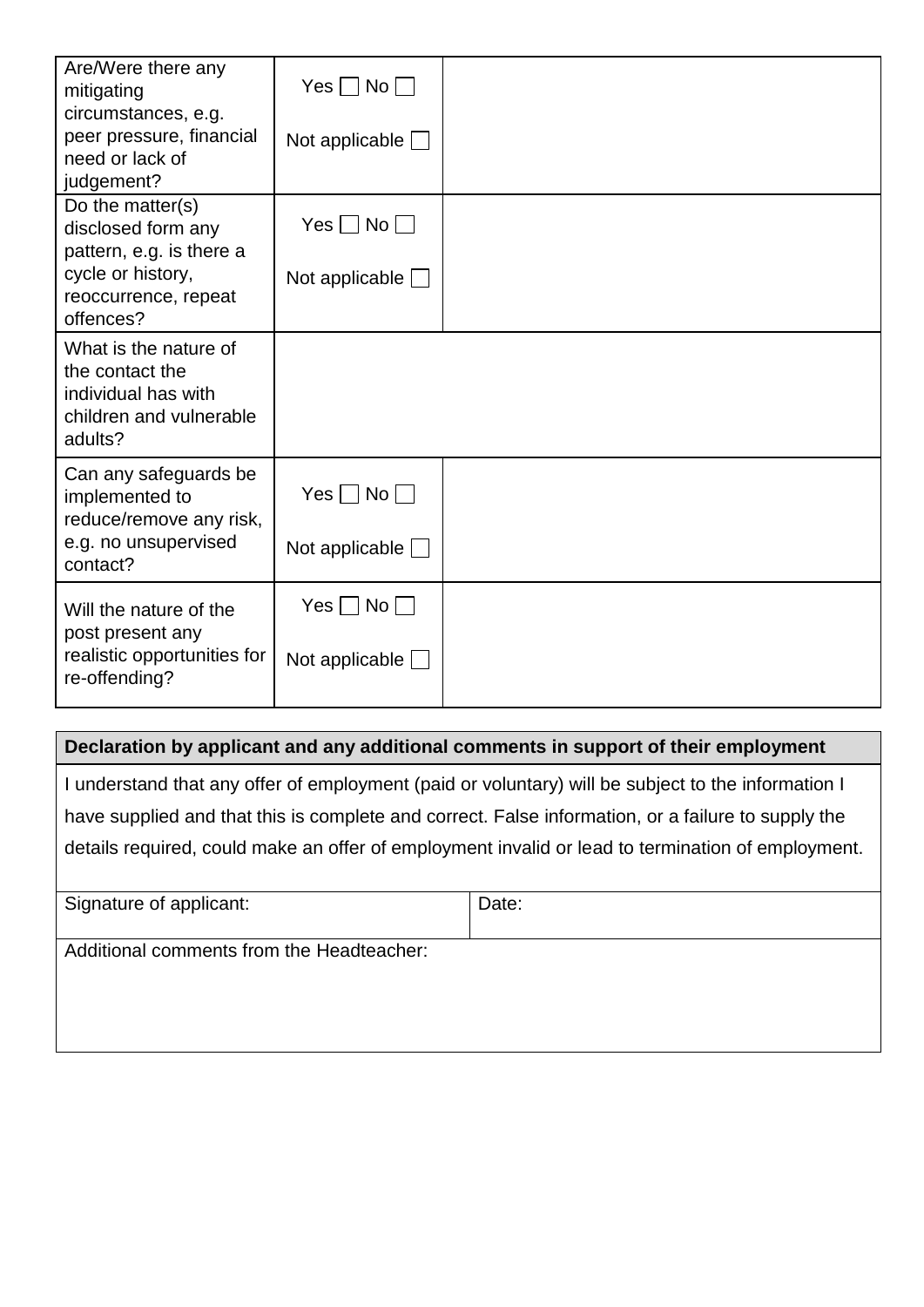### **DBS Risk Assessment Checklist**



## **Starting work prior to DBS Certificate being seen**

| This risk assessment should be completed when considering whether to allow a new member of |
|--------------------------------------------------------------------------------------------|
| staff to start work before a new DBS certificate has been seen by the school.              |

| Name of Person                                               |                                                         |               |                                                               |  |
|--------------------------------------------------------------|---------------------------------------------------------|---------------|---------------------------------------------------------------|--|
| Role                                                         |                                                         |               |                                                               |  |
| <b>Interview Date</b>                                        |                                                         |               |                                                               |  |
|                                                              |                                                         |               |                                                               |  |
|                                                              |                                                         |               | [The person must not start without an application being made] |  |
| Is the person in 'Regulated' Activity?                       |                                                         | Yes $\square$ | No <sub>1</sub>                                               |  |
| Reason for starting without seeing a new DBS Check           |                                                         |               |                                                               |  |
| $\Box$                                                       | Continuity of the school's provision to pupils          |               |                                                               |  |
| $\Box$                                                       |                                                         |               |                                                               |  |
| <b>Known Information</b>                                     |                                                         |               |                                                               |  |
| Have all the following checks been satisfactorily completed? |                                                         |               |                                                               |  |
| $\Box$                                                       | Identity check (photographic) [Essential]               |               |                                                               |  |
| $\Box$                                                       | Verification of current address [Essential]             |               |                                                               |  |
| □                                                            | Barred lists check (if legally appropriate) [Essential] |               |                                                               |  |
| $\Box$                                                       | Prohibition check (for teachers) [Essential]            |               |                                                               |  |
|                                                              | Overseas checks (where relevant)                        |               |                                                               |  |
| ப                                                            | Right to Work in the UK [Essential]                     |               |                                                               |  |
| $\Box$                                                       | Confirmation of qualifications [Essential]              |               |                                                               |  |
| <b>Two references [Essential]</b><br>ப                       |                                                         |               |                                                               |  |
|                                                              |                                                         |               |                                                               |  |
|                                                              |                                                         |               |                                                               |  |